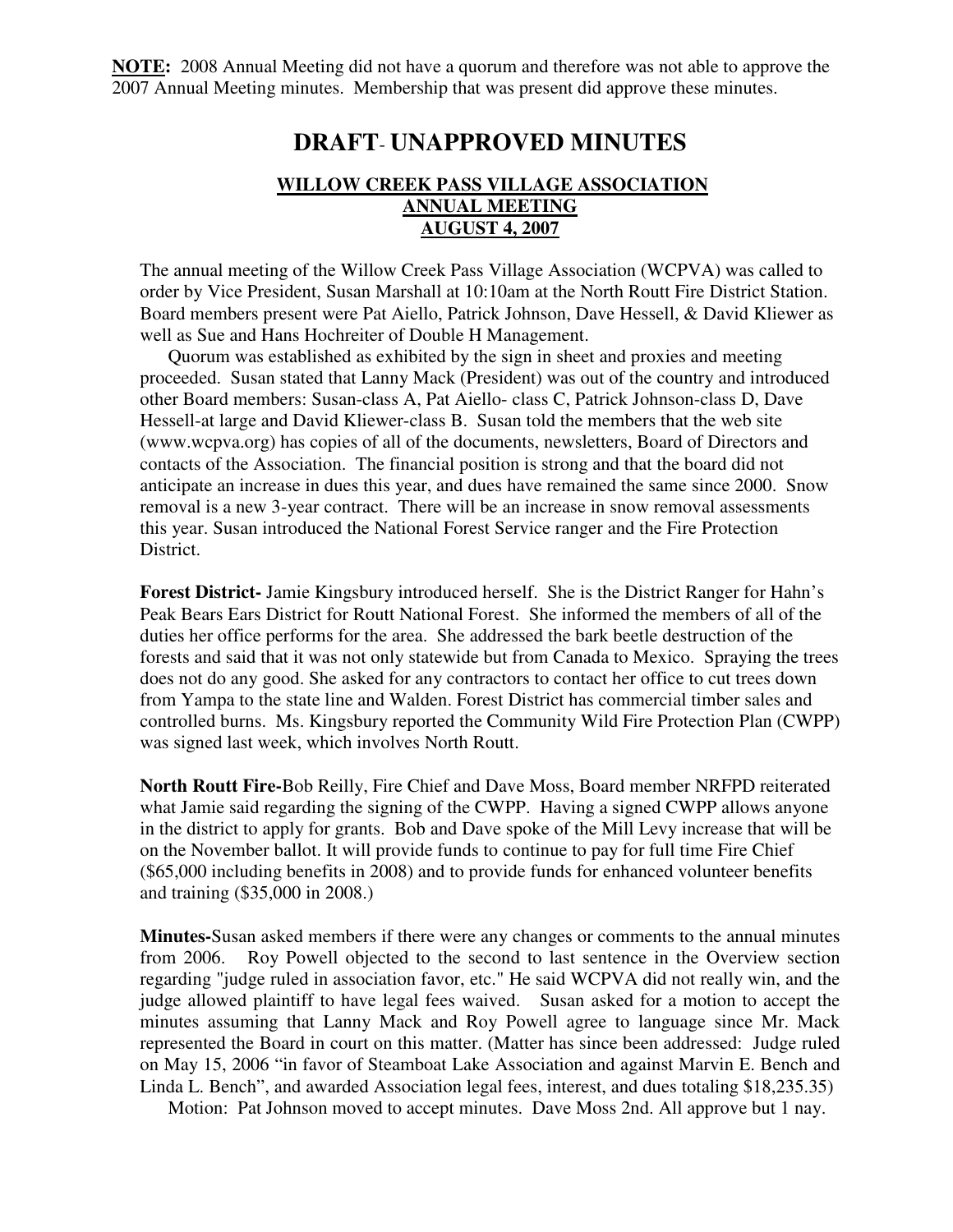**Financials-** Susan presented the Profit & Loss and Balance Sheet statement June 30, 2007. She stated that the association was in quite good financial shape. The current assets total \$149,481.55 with \$26, 402.43 in accounts receivable. Association is in litigation with 1 or 2 owners on delinquent accounts. The money is in a money market account and regular checking account. Paul Ackerman questioned why almost \$28,000 was spent on signs at the main entrances and not Olive St and couldn't this money have been spent on cluster mailboxes. Susan explained that the board surveyed the owners and mailboxes were not a priority. Also two years ago at the annual meeting the owners voted to allow \$50,000 to be spent on the entrance signs. The Olive St sign will be put up once the Board concludes negotiations with the developer applying for a replat. Beaver Canyon has a significant drop off just as you turn onto it from Rt. 129 and a sign cannot be put there at this time. Dave Kliewer told members that he is the web site manager and that all documents, financial statements, and newsletters etc. are on the web page. Web site is wcpva.org. Chris Andrews said the community is well represented by the board and the web page.

Motion: Chris Andrews moved to approve the financials. Dave Hessell 2nd. All in favor.

**Snow Removal**- The board sent out 6 requests for bid and received 2, one was over \$51,000 and one \$49,000. The bids include snow removal, clearing of fire hydrants and grading in the summer. Both contractors said they would remove all of the driveway berms in the neighborhood or none. A fee of \$150/per driveway was included in both bids. Since a majority of members don't want berm removal, the Board did not contract for this service as it would increase costs to all members. The snow removal contract will be for the next 3 years and Kris Lodwick will continue to be the Association's contractor. Members should expect to pay about \$300/per year for the next 3 years.

**Covenants**- Board wanted to be more proactive and not wait for complaints. Propane tanks must be buried or hidden. They sent out letters to owners that were in violation of covenants. Log rounds are acceptable to be stacked at your property but clutter such as appliances and junk lying around has been and will continue to be addressed. Members can be fined for violations. Dave Hessell explained that the board sends a letter to owners with the opportunity to address issues before being fined.

Roy Powell complained of the instability on Longfellow and felt that it creates a dangerous environment. He also felt fines for \$500 was excessive. Paul Ackerman complained of ECC requirements and agreed with Roy Powell. He asked where changes to the building guidelines came from. Susan replied that she, as a board member, is the ECC chair, with other volunteer members of the community (currently Tim Stone, Ken Recker, and Lanny Mack). Building specifications were updated 3 years ago and the 20 page document on the web site states clearly what is expected. This is a set of standards that the association requires to protect property values. Within that document is a point system that serves to make the evaluation process more objective and less subjective. The board does not vote on each ECC project presented. The ECC committee either approves or disapproves each project. If there is a significant change to be made to the requirements, it is taken to the board, debated and voted.

**Budget**- No increase in membership dues. Snow removal will have an increase from 2007 since costs have increased. Steamboat Lake Water and Sanitation will pay \$5,000 to clear out fire hydrants. 95% of dues go to capital improvement projects for the subdivision, in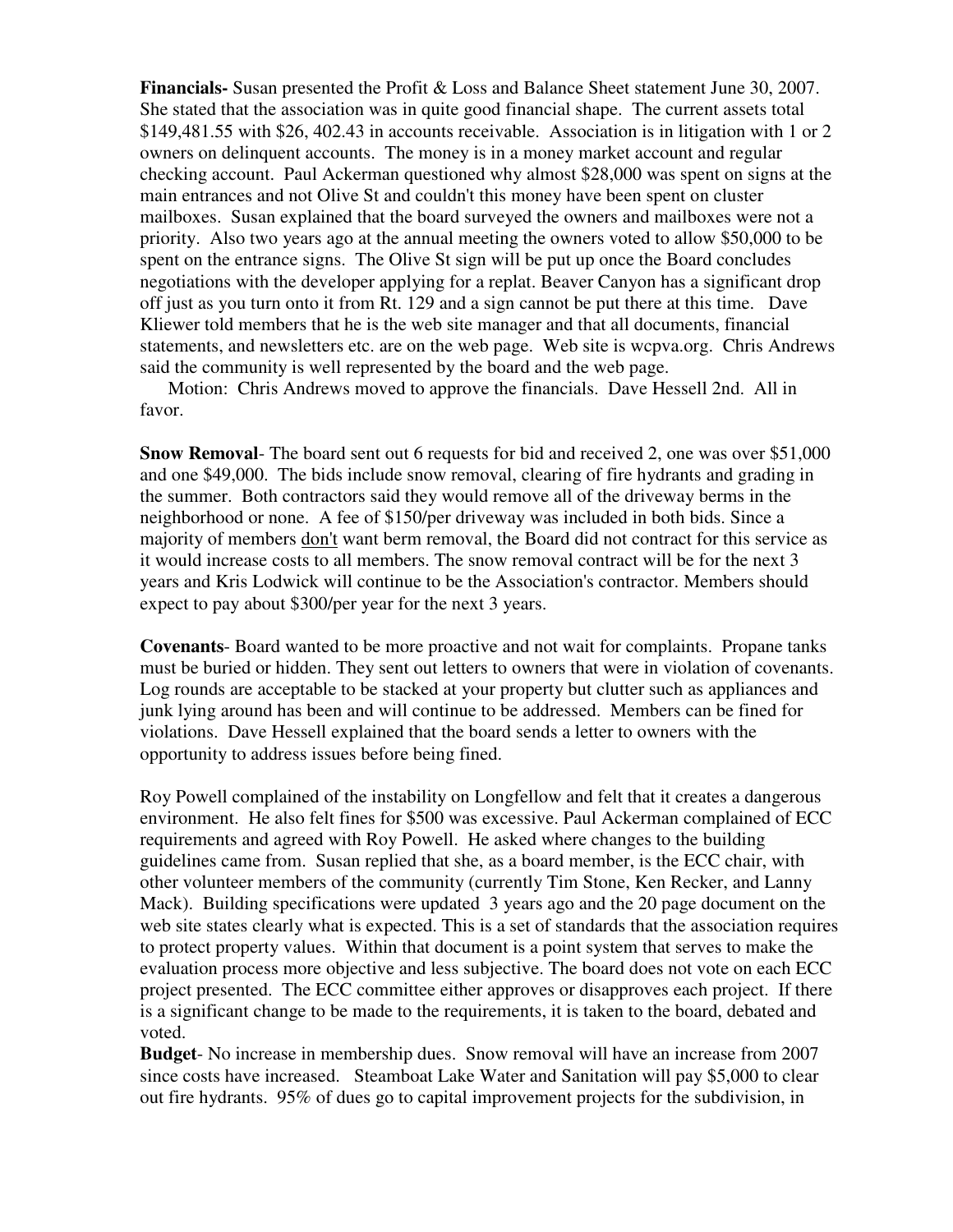particular roads. Susan explained that Lanny Mack looks at all the roads and gives the board a prioritized list of roads to be improved. The board then votes to allocate money for these projects. All roads got mag chloride this year while others had road base improvements. It was suggested by a member to have county maintain roads. Susan explained that the county has indicated an unwillingness to assume this duty. Pat Aiello lives in a Front Range area where the county maintains their roads. Based on his experience he suggested we would not be happy should the county assume that activity. It was suggested to have detailed numbers for the last 3 years on Budget-'06, '07,  $\&$  '08. It was also suggested to publish the road maintenance schedule on the website.

Motion: Dave Moss moved to approve the Budget. Dave Hessell 2nd. All in favor.

**Annual Meeting 2008**-Susan asked members to vote for July 26th or August 2nd for next annual meeting in 2008. By voice vote the members voted for August 2nd.

**Water & San-**Kathleen Titus introduced herself. She is the President of the Water & San board. She told members that the water treatment plant was on schedule, and updated members on other district topics. Some members had questions regarding their own personal bills or issues. Pat Aiello asked these members to address the water board at their board meetings. They meet the 2nd Tuesday of every month at the State Park Visitors Center.

**Election**-Pat Aiello asked for nominations from the floor. There were none. He explained that if you had multiple lots you were allowed to vote based on the highest classification property you owned. Members running for the board are Susan Marshal, Class A; Pat Aiello, Class C; Patrick Johnson, Class D; Charmaine Divens and Tim Stone, At Large. Charmaine introduced herself as new to the community since March. She and her husband, Dan, have a vested interest in the community and want to raise her children here.

Before the election Lyn McDowell asked why two people on the board were also on committees. She felt this was a conflict of interest and that different people should be on these committees. Susan explained that she and Lanny are the only two board members that live here full time and by necessity were on all the committees; she added that the board would welcome new people and invited members to run for board positions and volunteer for committees. Dan Divens said that all it took was an e-mail to the board that Charmaine was interested and she was placed on the ballot. Susan gave another example of Ken Recker, who simply attended a board meeting and asked to be put on the ECC Committee. Dave Moss moved to close the nominations. Charmaine Divens, 2nd. All approve. Everyone voted by secret ballot. They were collected and tabulated by Hans Hochreiter. Class A, C & D were uncontested and Charmaine Divens is the new At-large position.

**Open Forum**- One member asked why snowmobiling was not allowed on the roads of the subdivision. Roy Powell complained about handling of the snowmobile committee that was formed 2 years ago. He said the county commissioners were okay with snowmobiling in the subdivision. Susan said that Lanny did talk to the county and found out that snowmobiling on the roads was not allowed by the State. Since this is a State law there isn't anything the association could do about this. Susan Henchel agreed with Roy and complained about the board and how inaccessible they are. Susan Marshall said she had never received a call from Susan Henchel nor seen either her or Roy Powell at a board meeting all year, so questioned the suggestion that the board was inaccessible given that all contact info is in newsletters and on web page. Pat Aiello invited all members to attend board meetings.